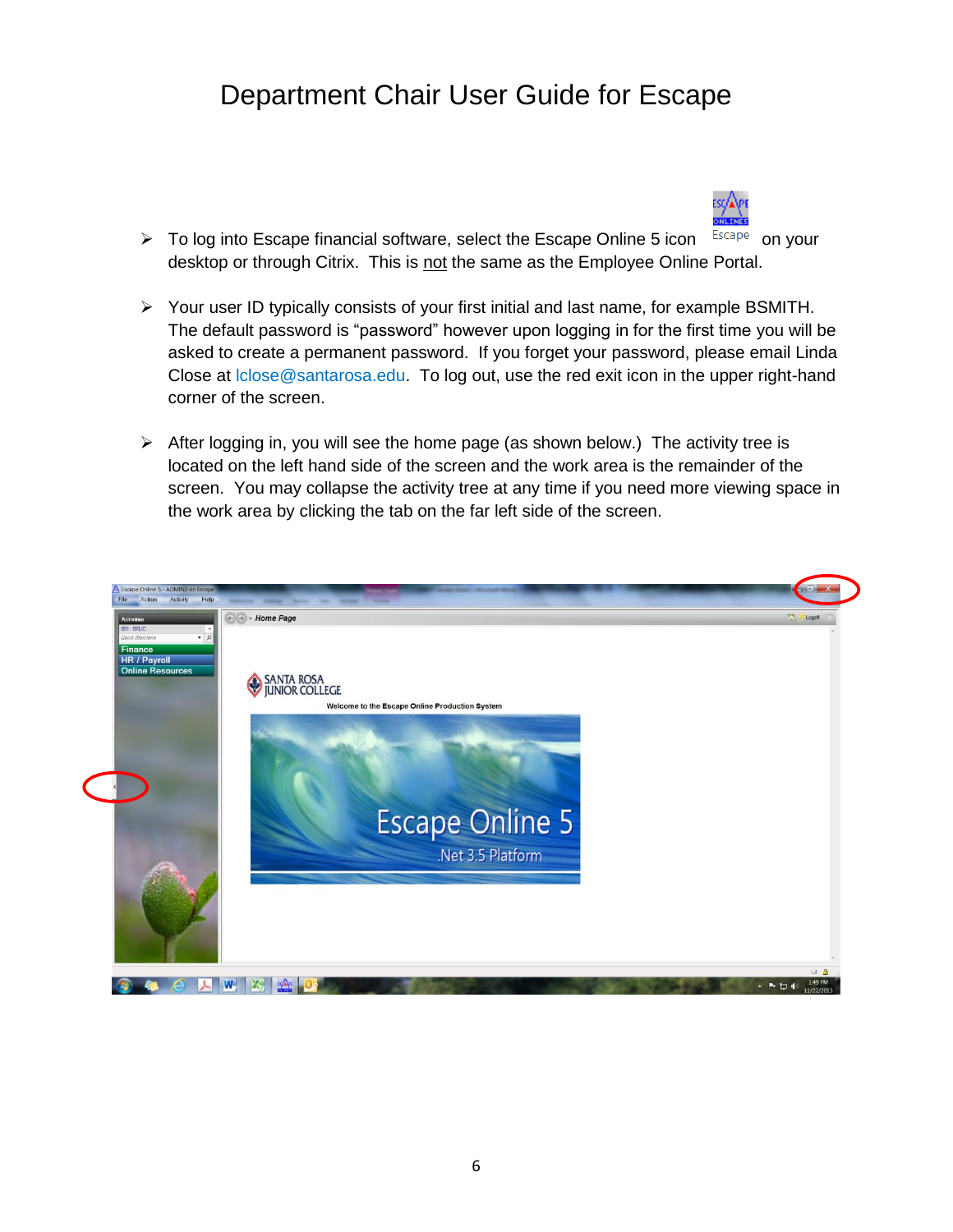- $\triangleright$  The easiest way to navigate Escape is with the Quick Start field. Use the drop-down list to select the activity you would like to perform. The following codes are used most often by department chairs:
	- o apy Approve Payments (for employee payments)
	- o ar Approve Requisitions (for vendor requisitions)
	- o bja Budget/JE Approvals (for budget transfers and journals)



 $\triangleright$  When you are away from the office and/or unable to access Escape for an extended period of time, you will need to set-up a proxy to approve items on your behalf. From the Home Page, select **Action – My Settings – Change Proxy Approver**. Then choose an approver from the dropdown list and enter an expiration date.

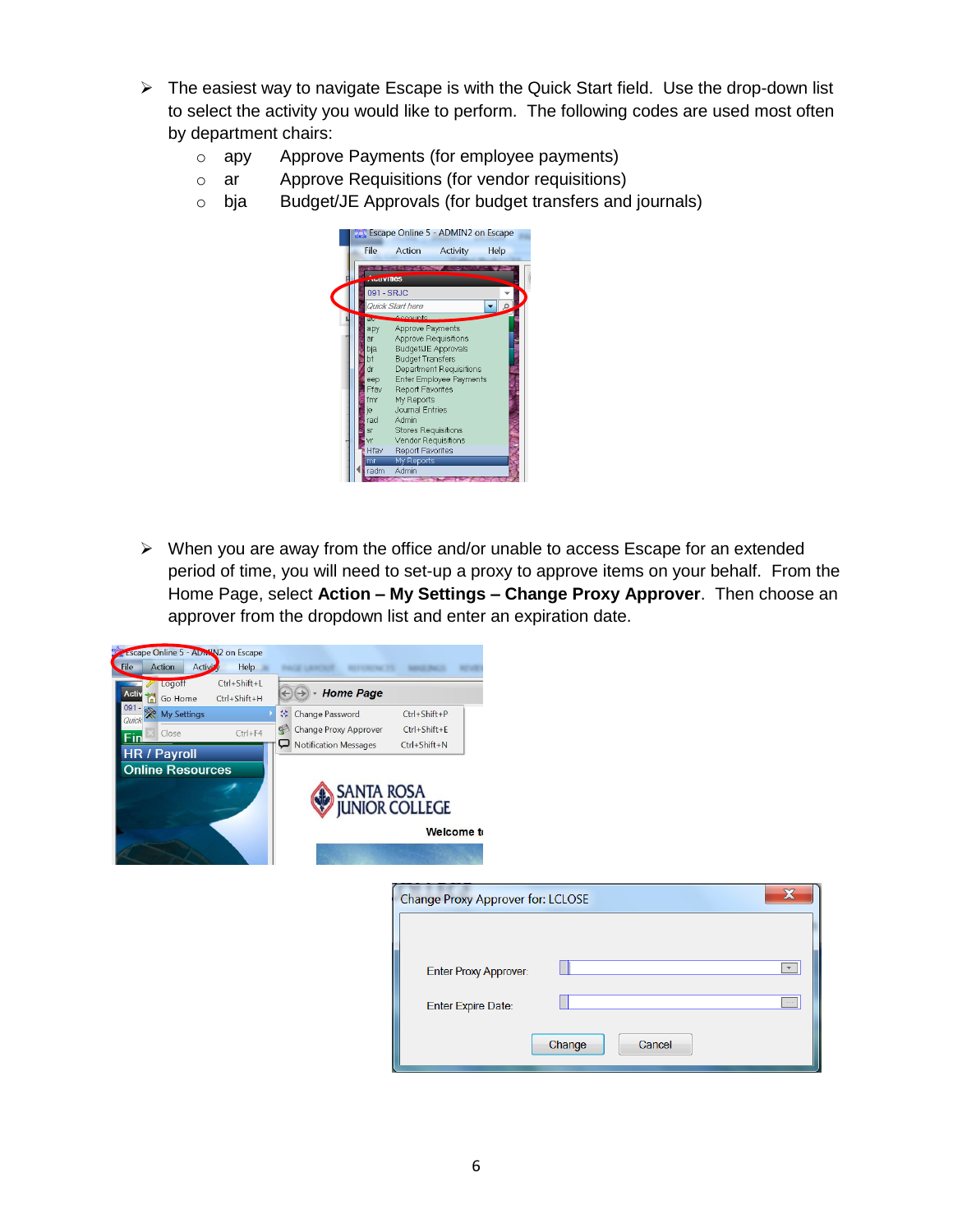### EMAIL NOTIFICATIONS

 $\triangleright$  You will receive an email notification when you have items to approve in Escape. The subject line of the email will specify whether the item is a vendor requisition, employee payment, budget transfer or journal. Some examples are shown below:

#### **REQUISITION**

-----Original Message-----From: escape@santarosa.edu [mailto:escape@santarosa.edu] Sent: Wednesday, September 28, 2016 4:24 PM To: Cabrera-Mendia, Guadalupe <gcabrera-mendia@santarosa.edu> Subject: OrgId 91, Req #R17-01701: Ready for your approval.

Requisition # R17-01701: Total: 34.78 Vendor: 031447 US Bank Requisitioner: Jessica Lofgren



#### **BUDGET TRANSFER**

-----Original Message-----From: escape@santarosa.edu [mailto:escape@santarosa.edu] Sent: Thursday, May 19, 2016 3:28 PM To: Jolley, Kate <kjolley@santarosa.edu> Subject: OrgId 91, Budget Transfer #314778-BudXFer: Ready for your approval.

Budget Transfer #314778-BudXFer Total: 263.00 JE Type: Budget Transfer Transaction Date: 05/11/2016 Comment: incr 6320-4390 / decr 6320-2330

#### **EMPLOYEE PAYMENT**



escape@santarosa.edu

**Payment Approvals** 

Jolley, Kate

Payments are ready for your approval.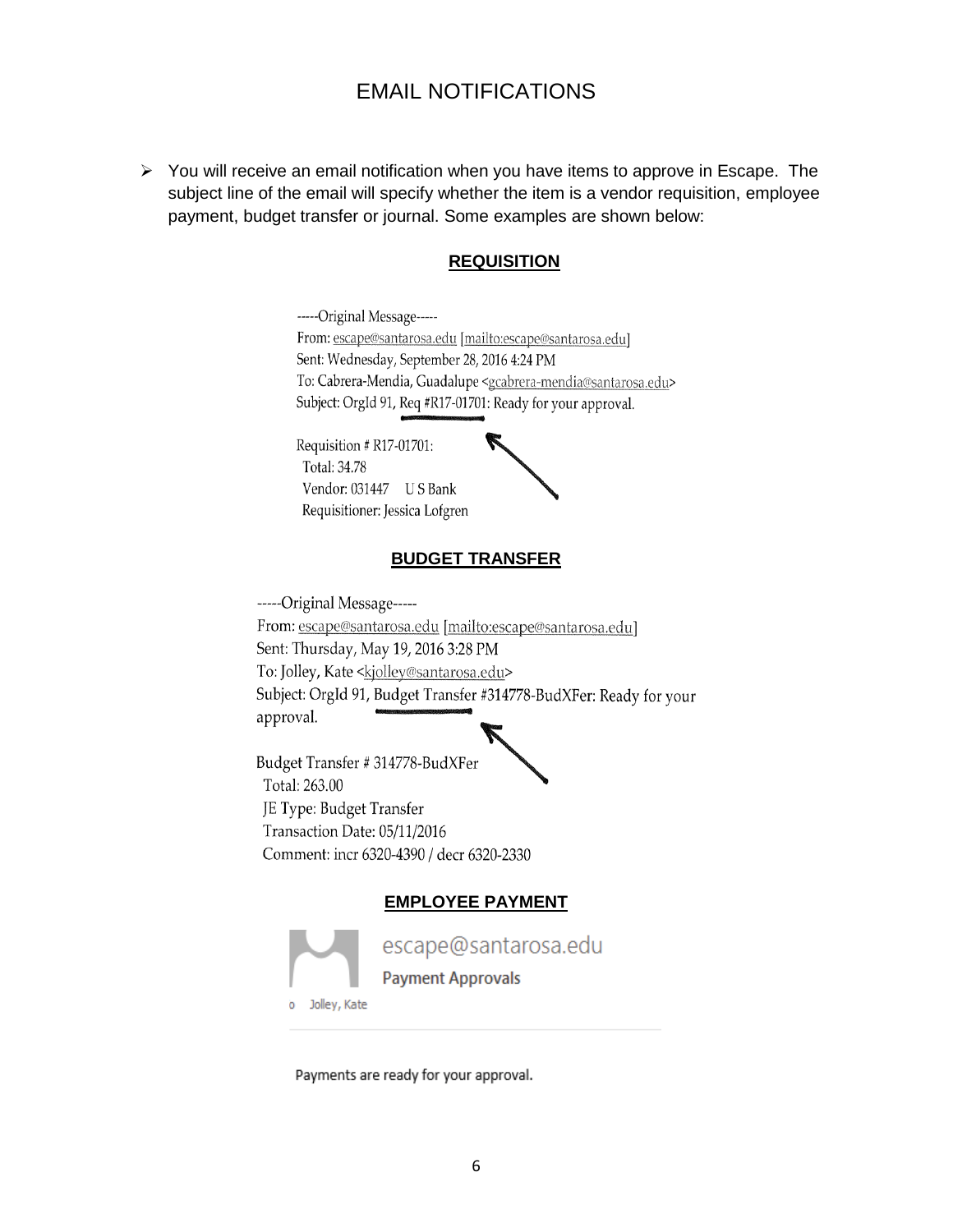Select **ar Approve Requisitions** from the Quick Start drop-down list to see the following screen:



- Hit the **Go** icon to see a list of the vendor requisitions in your approval queue.
- $\triangleright$  Before approving any vendor requisitions, you will first want to review the items. Select the **Preview** icon and then select **All Requisitions** to review all items at once.

|                                              | 091 - SRJC Finance - Rec  |  |  |  |  |  |  |  |  |
|----------------------------------------------|---------------------------|--|--|--|--|--|--|--|--|
| List<br>Search<br>Tasks $\blacktriangledown$ |                           |  |  |  |  |  |  |  |  |
| <b>Reg Numl</b>                              | <b>All Requisitions</b>   |  |  |  |  |  |  |  |  |
|                                              | Selected Requisition Only |  |  |  |  |  |  |  |  |
|                                              |                           |  |  |  |  |  |  |  |  |

- $\triangleright$  Review the requisition details and then go back to the list and take action (by approving, denying or deferring the items.) Do this by closing out the snapshot screen using the red box in the upper right-hand corner with an X. Then select the **List** tab.
- $\triangleright$  The default action is Approve, however you are also able to change the action by selecting Defer or Deny from the dropdown box.
	- o Deny items that are incorrect or that you want to reject
	- o Defer items that you have questions on and need more time to decide whether to approve or deny
- $\triangleright$  Once you've reviewed the actions on your approval list and made any necessary changes (from Approve to Deny or Defer), select the **Tasks** icon and then **Post Approvals**. A message will appear asking you to verify your choices. If everything is correct, hit **Yes**. The vendor requisition will be forwarded to the next approver.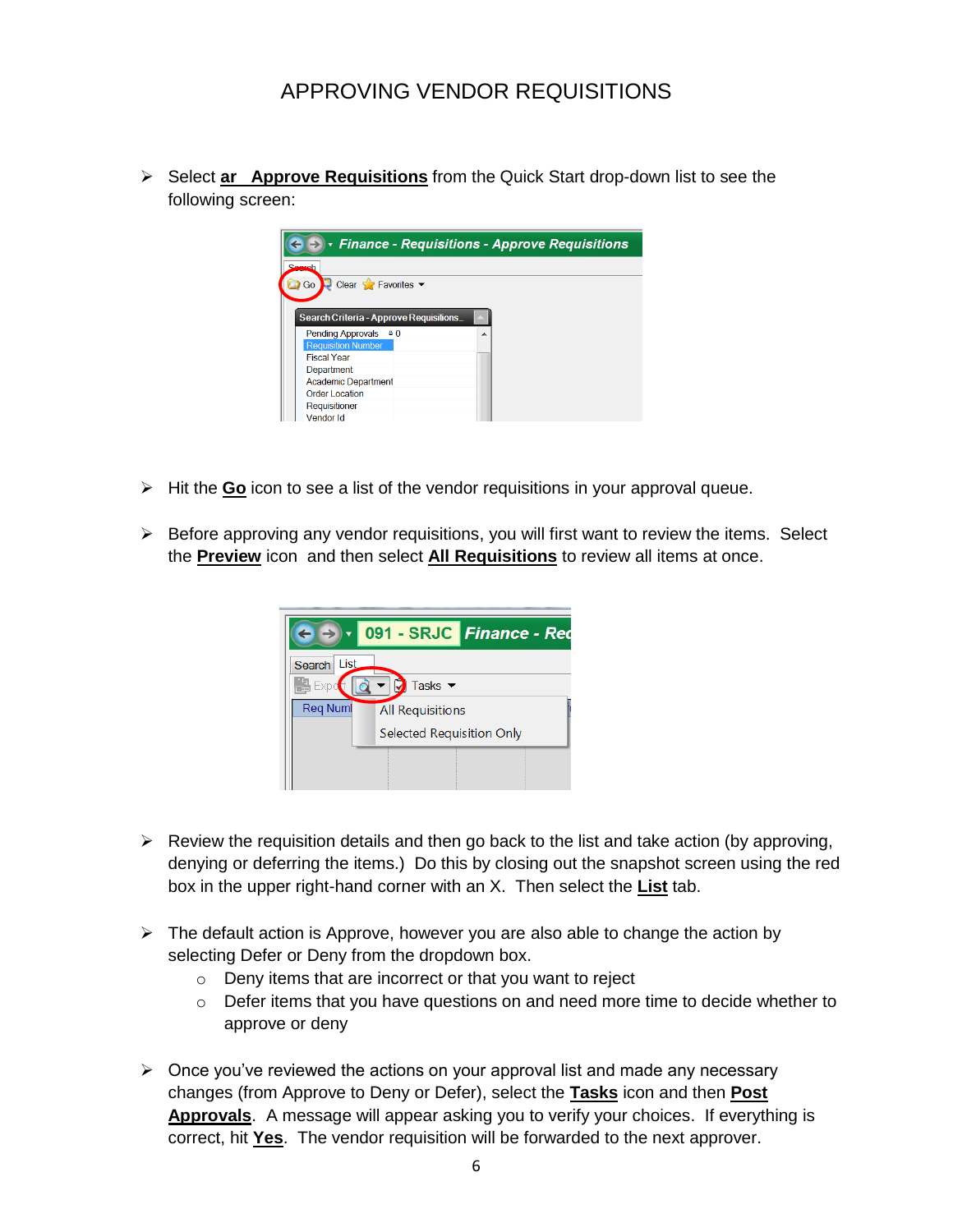Select **apy Approve Payments** from the Quick Start drop-down list to see the following screen:



- $\triangleright$  Hit the **Go** icon to see a list of the employee payments in your approval queue.
- $\triangleright$  Before approving any employee payments, you will first want to review the items. Select the **Preview** icon and then select **All Payments** to review all items at once.



 $\triangleright$  Review the employee payment details and then go back to the list. Before taking action (by approving, denying or deferring the items), you should also review the attached receipts or mileage forms first. Do this by closing out the snapshot screen using the red box in the upper right-hand corner with an X. Then select the **List** tab. From the list, scroll to the right and select the tiny **Open Document** icon.

|                                                         | $\boxed{\left(\leftarrow\right)}$ $\cdot$ 091 - SRJC Finance - AP - Approve Payments |                                   |  |        |                         |                   |             |             |             |               |         |                                      |
|---------------------------------------------------------|--------------------------------------------------------------------------------------|-----------------------------------|--|--------|-------------------------|-------------------|-------------|-------------|-------------|---------------|---------|--------------------------------------|
|                                                         | Search List                                                                          |                                   |  |        |                         |                   |             |             |             |               |         |                                      |
| $\mathbb{R}$ Export $\mathbb{Q}$ v $\mathbb{Z}$ Tasks v |                                                                                      |                                   |  |        |                         |                   |             |             |             |               |         |                                      |
|                                                         |                                                                                      | Pymt Type   Pay To Nam @   Action |  | Result | <b>Approval Comment</b> | Invoice #         | Invoice D @ | Payment Amt | Reference # | <b>Status</b> | On Hold | <b>Open Attachments</b>              |
|                                                         |                                                                                      | Employee   Linda M. Clos Approve  |  |        |                         | $\sim$ EP19-00088 | 2/20/2018   | $65.16 -$   |             |               |         | Submitted No & 1 stachment available |
|                                                         |                                                                                      |                                   |  |        |                         |                   |             |             |             |               |         |                                      |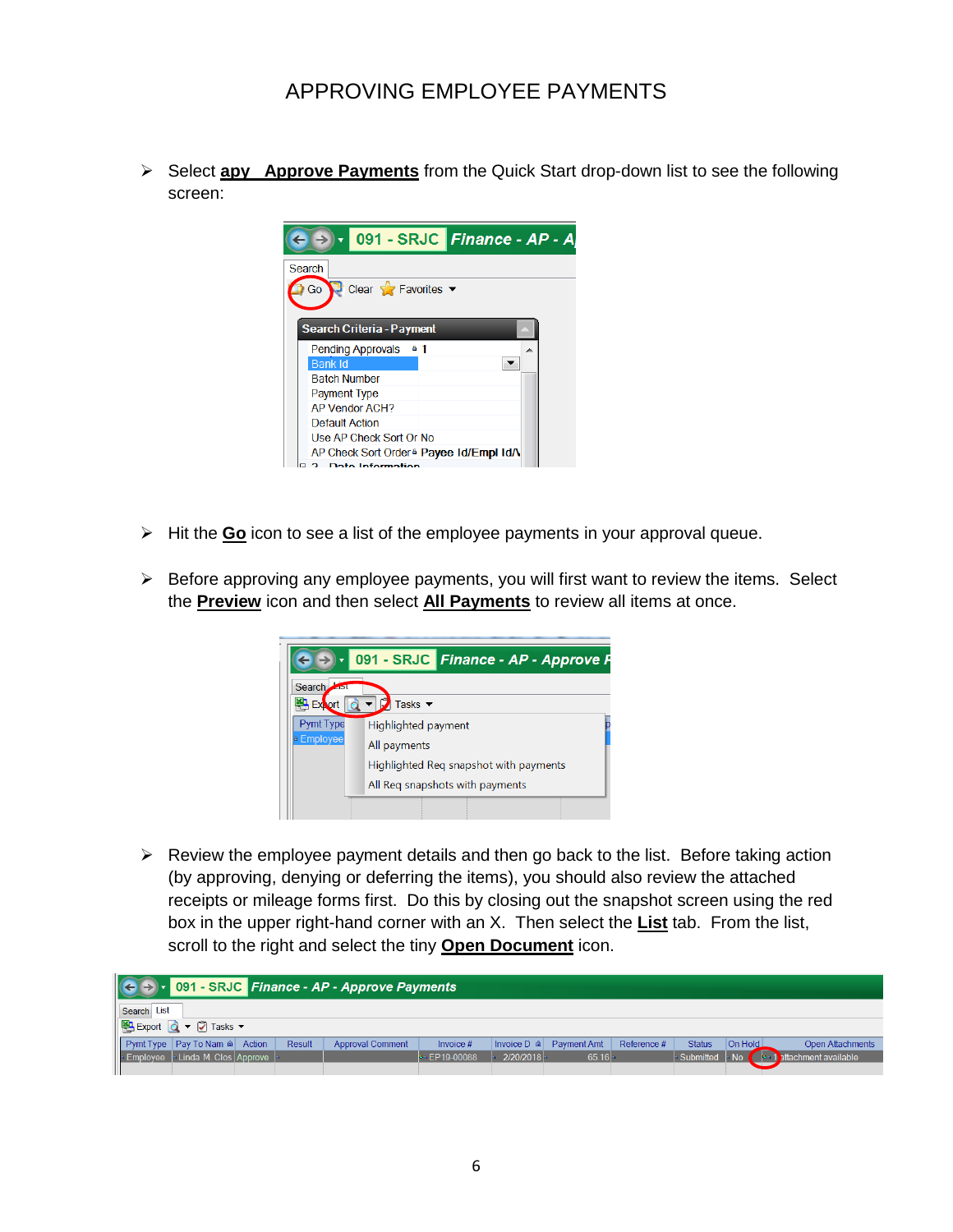- $\triangleright$  When finished reviewing the attachments, go back to the list and take action (by approving, denying or deferring the items.) Do this by closing out the snapshot screen using the red box in the upper right-hand corner with an X. Then select the **List** tab.
- $\triangleright$  The default action is Approve, however you are also able to change the action by selecting Defer or Deny from the dropdown box.
	- o Deny items that are incorrect or that you want to reject
	- $\circ$  Defer items that you have questions on and need more time to decide whether to approve or deny
- $\triangleright$  Once you've reviewed the actions on your approval list and made any necessary changes (from Approve to Deny or Defer), select the **Tasks** icon and then **Post Approvals**. A message will appear asking you to verify your choices. If everything is correct, hit **Yes**. The employee payment will be forwarded to the next approver.

## APPROVING BUDGET TRANSFERS AND JOURNALS

 Select **bja Budget/JE Approvals** from the Quick Start drop-down list to see the following screen:



- Hit the **Go** icon to see a list of the budget transfers and/or journals in your approval queue.
- $\triangleright$  Before approving any budget transfers or journals, you will first want to review the items. Select the **Preview** icon and then select **Snapshot All** to review all items at once.